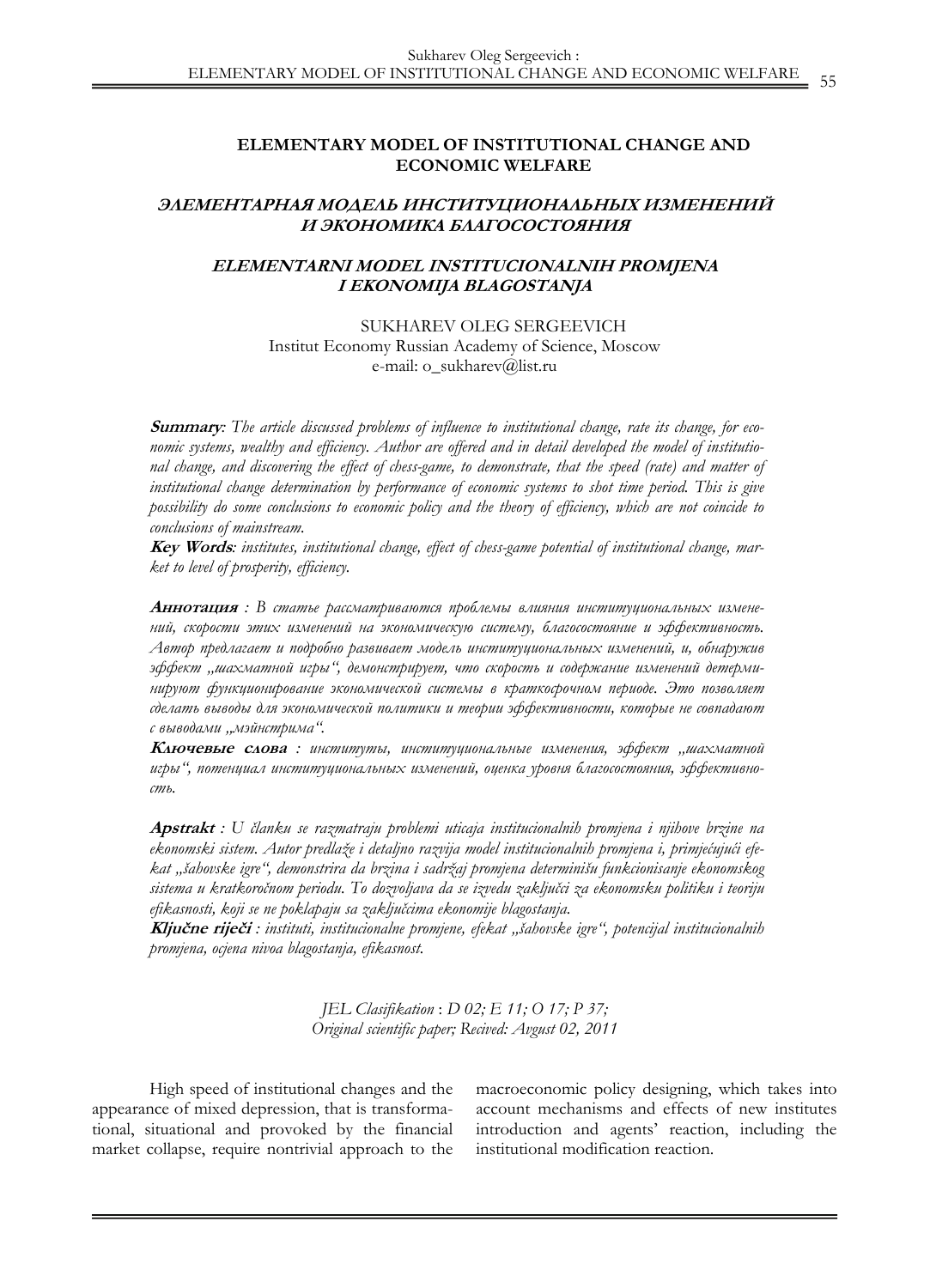The following questions are extremely important. Will the introduction of the new institutes or institutes transformation as a depression provoker provide the future growth in depression? Won't institutes introduction in the period of growth brake this growth?

Institutes can not only structure the exchanges, reduce transaction costs, but increase them, and raise the costs of property rights specification. In other words, such phenomena as institutes' dysfunction, institutional "mess" that provokes high degree of system's disorganization and low controllability level are possible.

For social development it is necessary not only to increase the satisfaction degree of the basic needs of all society members, but to reduce the difference reduction between the rich and the poor when the load and costs of ecological systems are not growing, and human generation is replaced by the one with better intellectual and creative abilities and higher productivity.

The neoclassics ignoring the influence of institutes in the short-term and medium time period did not consider the effect of "institutional effect smearing" on a time scale. However, this problem is not solved in the frameworks of institutional school either. Moreover, the speed problem of operated institutional changes becomes determinating in modern economy.

In my opinion, the solution of any problem, whether by means of institutional economic theory or neoclassical one, assumes a certain consistent action logic:

1) it is necessary to reveal, establish regularity, ratio or factors influence on the objective function;

2) well-grounded confirmation of such dependence, regularity, and ratio is required for it not to cause doubts;

3) it is necessary to understand, how tools of a state policy influence the change of this regularity and interrelation; what tools and in what degree; whether it is possible and necessary to change it and to what values; whether it will result in negative (worsening) change of other interrelations, regularities and behaviour models of the agents.

If the short period is considered  $[t^1, t^2]$  and if we assume the speed of institutional changes as ∂ I

zero ∂  $\frac{1}{t}$  = 0, that means full stability of institutional structures and transformations and mutations

absence, the neglect of institutional changes which can happen during the periods  $[t<sup>1</sup>-1, t<sup>2</sup>-1]$ ,  $[t<sup>1</sup>-2, t<sup>2</sup>-1]$ 2],  $[t^1-3, t^2-3]... [t^1 - n, t^2 - n]$  affecting the economy in the interval  $[t^1, t^2]$ , is obvious. Having found no analytical methods to consider historical development in its models, orthodoxy developed economic policy mechanisms, and not having coped with them, it recognized them as a norm and made maximum efforts to substantiate objective motives of their existence. At each interval various mechanisms of economic policy were used, that is, it was necessary to estimate a new reality and to modify the transfer mechanism. Hence, the fact of such behaviour of neoclassical schools representatives denotes some mythical image of institutes' stability in the short period. Yes, some tastes and habits can remain permanent, but it does not say much for institutional changes I general potential stability. Let

us suppose that ∂ ∂  $\frac{I}{t} \neq 0$  then it is necessary to accept two probable variants: 1. changes velocity on the interval  $[t^1, t^2]$  is constant, that is, changes occur under the linear law (this variant is least probable) and 2. the speed changes according to some dependence, that is, changes occur under the nonlinear law and it is the most probable. Mathematically it

looks like that: 1) ∂ ∂  $\frac{I}{t} = L$ ,  $\frac{\partial I}{\partial t} = n(t)$ . Besides, there is a critical speed threshold of institutional changes and when economic system achieves it, it cannot develop normally. During this period practically any institute – new or old one, - does not function in full force, that is, in line with the initial purposes. Institutional quality of economic system decreases sharply. One more important condition confirming wrongness of the assumption about institutes' stability in a short run is the phenomenon of information accumulation from one period to another, caused by new knowledge, experience, skills and ways on each interval.

Certainly, if a chosen short time interval is some hours long, there will be no increment of information. However, such interval is of no value in the analysis of economic systems development. Usually under a short interval a year is meant, but during this period informational transformations becomes notable and cannot be but considered. In turn, information is inseparable from the concept "institute" and is an institute itself. It has all characteristics of an institute: information lives its own life, runs through all society institutional subsystems, being an analogue of nervous impulses in a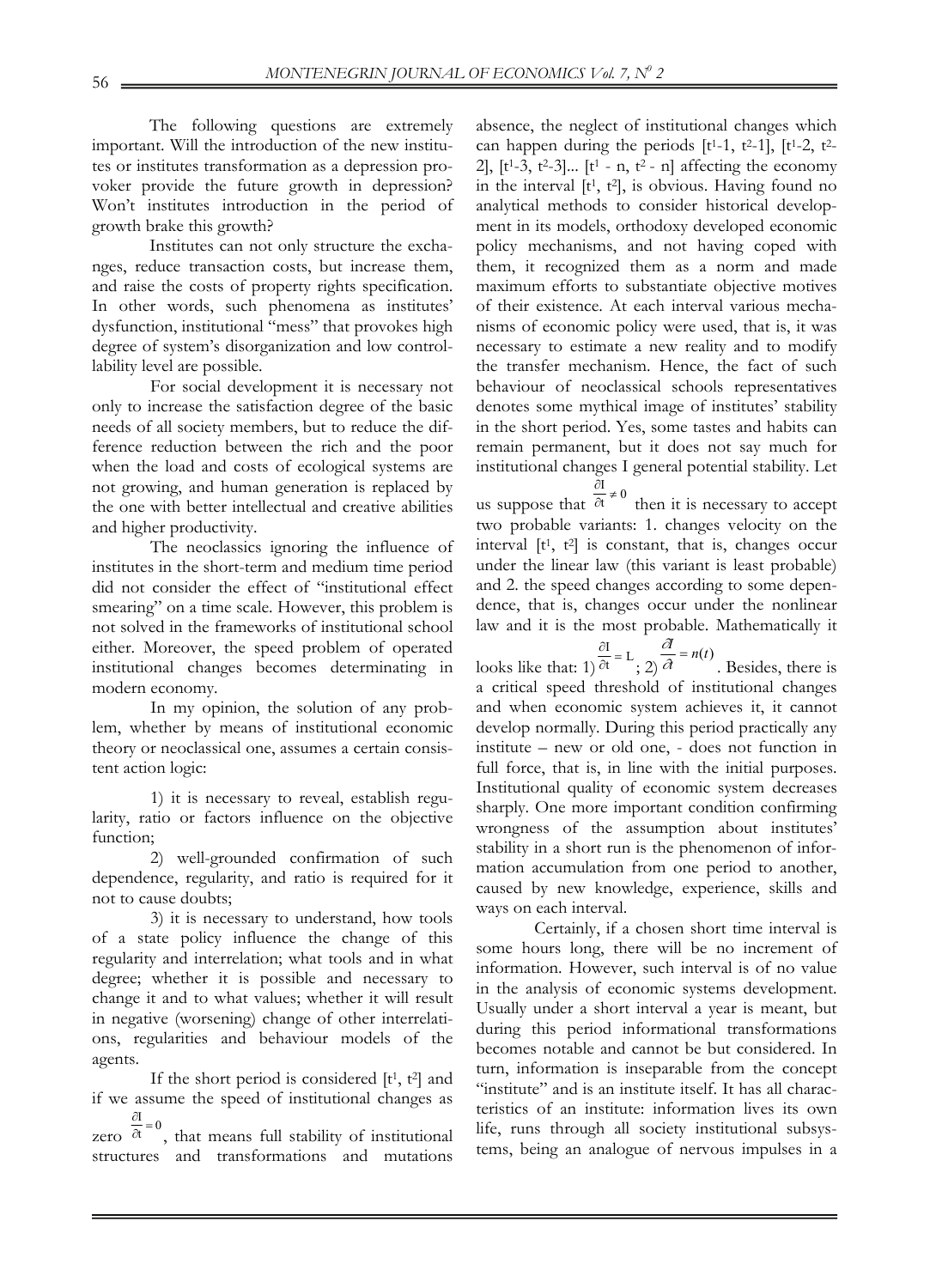human body just as money is an analogue of human blood.

There appear some important problems here. Firstly, institutional changes potential on the interval  $[t^1, t^2]$  will be defined as:

$$
I = \int_{t'}^{t^2} L dt
$$
 IAM 
$$
I = \int_{t'}^{t^2} n(t) dt,
$$

that creates the necessity of constant L and functions n (t)defining which sets the speed of institutional changes on the chosen time interval. Secondly, from what interval apart from the considered one institutional influence is believed to be negligible. Thirdly, what period of time corresponds to each interval. Incidentally, time arrow in our case has even distribution, that is, all the time intervals are identical and equal, for example, to a year. But what will happen if they cover three years. Then the integrand function should be different. In the course of time ageing of various objects and processes is observed and there is a saturation. Social relations are not an exception. The same refers to institutes.

Thus, on rather long time intervals their behaviour can be modelled, using logistical regularities. Whether the information can be logistically modelled or not is still the question. To prove the presence of information saturation effects is possible, but its occurrence and modification are mainly random, and cannot be described by a gradual logistic curve, though in the interval boundary covered by a technological way, such regularities connected with information potential change are quite stipulated. Economic crises are usually inspired by various combinations of factors, such as, for example, the replacement of the prevailing technological way, errors of national economic policy, and the world's state of affairs change. A delay of growth rates, inflation acceleration, unemployment growth and population's real incomes decrease are thus observed, however, as for the information in the broad sense, there are no losses. On the contrary, there is its organization, streamlining, new data accumulation, including the information about the crisis, which allows preparing the base for economic growth.

So, it is necessary to conclude, that a premise proclaiming relative stability or institutes' nonchangeability on short intervals is a theoretical dodge intended for simplification of the analysis, but it does not correspond to the real state of affairs, though in a number of models it is quite legitimate to assume that the institutes are stable, but in other circumstances and models it is necessary to reject such assumption openly.

We will demonstrate the model of institutional changes on the example of chess game in which a grand master and a "second-rated athlete" take part. Other things being equal, when the rules of the game are clear and known to both players, the probability of the grand master's victory is very high, as he possesses the better level of attainment, knowledge of the chess theory and wider experience. In other words, if we use economic vocabulary, the intellectual capital of the grand master is considerably higher than the second-rated athlete's. However, if in the course of the game there will be a change of game rules the probability of the grand master's victory, as the general result of the game, will be steadily reducing and will depend on the rules themselves and the frequency of rules change. Eventually, the variant when this probability is equal to zero is possible, that is, the grand master will not gain the victory (drawn game), or will lose the game to the player with lower intellectual capital, practice and knowledge of chess game.

Thus, at high frequency of rules change the grand master can lose the game to "the second rate". Hence, knowledge, practice, and intellectual capital lose their value as a factor of production and competitive rivalry and depreciate at high rate of institutional changes, as well as with the absence of reasoning and logic inconsistence (when there is no expediency and logic or target adequacy). The result is the competitive winning of the weakest agent which seems to have to obviously lose at such provision with the factor. The present effect is coordinated with the effect of hyper-selection known in the evolutionary economy, but is just provided by the institutional changes characteristics. That is why, it is possible to assert, that high speed of changes in economy - reorganization, modernizations, application of new rules, regulations and laws are directly the anti-innovative factor of its development as it creates the condition of the unpredictable winning for the agent who was not able and should not have won the game under condition of rules system available at the initial point of time.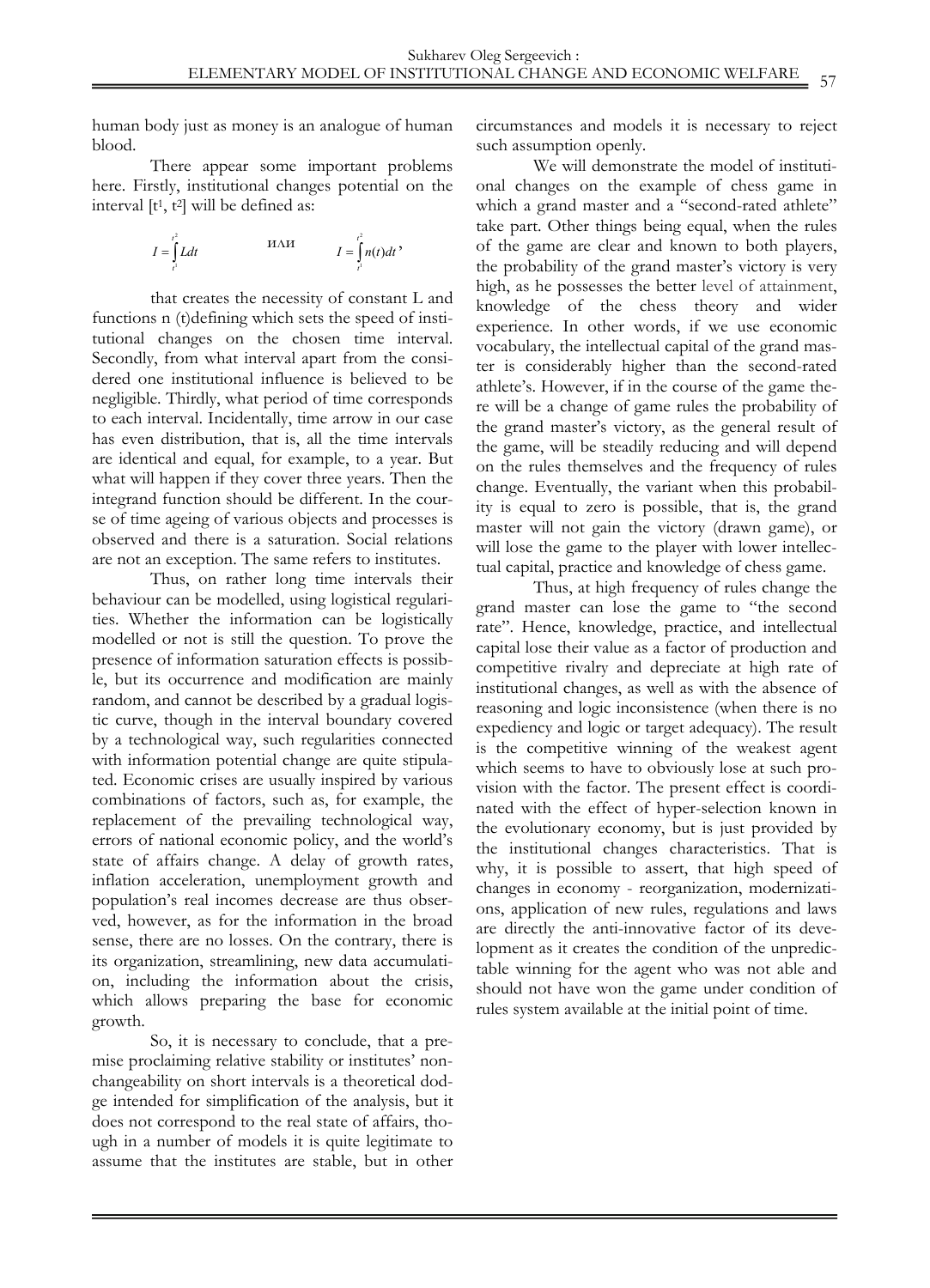Advantages of a «grand master»  $R_g$ and a «second-rated athlete» - Rv



Figure 1. *Model of chess game effect*

In Figure 1 the model-scheme of chess game effect is presented. Certainly, economists should be interested in the case when with the game rules change "second-rated athlete" wins as the winning of the grand master is quite predicted for the obvious advantage according to intellectual capital (the level of health of players is accepted as equal, which is an obvious model simplification, by the way). Hence, it is necessary to consider the rules change bringing advantages increase for "secondrated athlete", that is Rv. Generally, it does not mean at all, that as a result of such changes the advantages of the grand master should necessarily be reduced, that is, that curve  $R_g$  is not necessarily falling. It can be parallel to X-axis, or have a positive slope and crosses the X-axis in point  $N^*$ considerably more to the right. It will only expand the advantages zone of the grand master. X-axis corresponds to the changes number of game rules. Of course, there are two serious assumptions in the model: 1) the content of changes and its qualitative main body is not estimated (it is characteristic of the similar models of supply and demand); 2) there is a dependence between the number of changes at a time unit (frequency of changes) and the advantages of "grand master" and "second-rated athlete" which is accordingly reflected by curves  $R_g$  and  $R_v$ . We will consider, that rules changes allow the advantages growth for the "second-rated athlete". Otherwise his victory is blocked by the advantages of the grand master which cannot be overcome. At such assumptions it is necessary to specify, that one-time change of rule subject to the quality and content of this change can at once lead to "grand master's" defeat, or some similar discrete changes can cause the same result. In such case the situation will not be described by the designated curves.

When the number of game rules changes is insignificant, as it is seen from the Figure, the grand master's advantage is obvious and ends with a victory more to the left of point  $N^*$ , if more to the right of this point, then the "second-rated athlete" wins, and in point  $N^*$  there is "drawn game" as the advantages are equal  $R_g = R_v$ . We will understand the number of game rules changes, carried out during the period from the beginning of the game up to its termination owing to the victory of one of the players or an objective drawn game, as the change frequency. Then, on the basis of the Figure and introduced signs, it is possible to write down:

$$
\frac{\partial R_g}{\partial t} = \frac{\partial R_v}{\partial t} + (tg\alpha + tg\beta) \frac{\partial (N^* - N)}{\partial t}
$$
  
In consideration of N\* = const,  $\alpha \neq f(t)$   $\beta \neq f(t)$   

$$
\frac{\partial R_g}{\partial t} = \frac{\partial R_v}{\partial t} - (tg\alpha + tg\beta) \frac{\partial N}{\partial t} = \frac{\partial R_v}{\partial t} - n(tg\alpha + tg\beta)
$$

$$
n = \frac{1}{tg\alpha + tg\beta} \left[\frac{\partial R_v}{\partial t} - \frac{\partial R_g}{\partial t}\right]
$$
  
whence

If  $R_g = 0$ , then  $\frac{\partial R_v}{\partial t} = (tg\alpha + tg\beta)n$ , that is, the advantage change of "second-rated athlete" is proportional to the change frequency of game rules where proportionality coefficient (k) is the advantages response of the "grand master" and the "second-rated athlete" to the change frequency of game rules:  $\frac{\partial R_{\nu}}{\partial t} = kn, k = (tg\alpha + tg\beta)$ ∂ .

As we see, institutional changes are defined

- Quality (content)

by:

- Velocity (frequency)

- Adaptability potential of agents and institutes

Institutional changes velocity on intervals [t1 t2], [t2 t3], ... [ti tn] can be its own, as well as the quality of these changes. In this connection the selection of functions  $Rg = f(N)$  and  $Rv = f(N)$ , characterizing the change (distribution) of agents' benefits at institutional changes presents certain difficulty. These functions will vary not only subject to the speed and quality of institutional changes, and adaptive reactions of agents, but also subject to time. On each interval there can be its own dependence. To establish this function and to get  $\frac{\partial N}{\partial t} = kn, n = \frac{\partial N}{\partial t}; k = \frac{\partial f(N)}{\partial t}$ *t f N t Rg*  $\frac{\partial N}{\partial t} = kn, n = \frac{\partial N}{\partial t}; k = \frac{\partial f(t)}{\partial t}$  $\frac{\partial R_g}{\partial t} = \frac{\partial f(N)}{\partial t} \frac{\partial N}{\partial t} = kn, n = \frac{\partial N}{\partial t}; k = \frac{\partial f(N)}{\partial t}$ , all the time of

institutional changes should pass as before this time has not finished yet, we may speak about the results of these changes only conventionally and hypotheti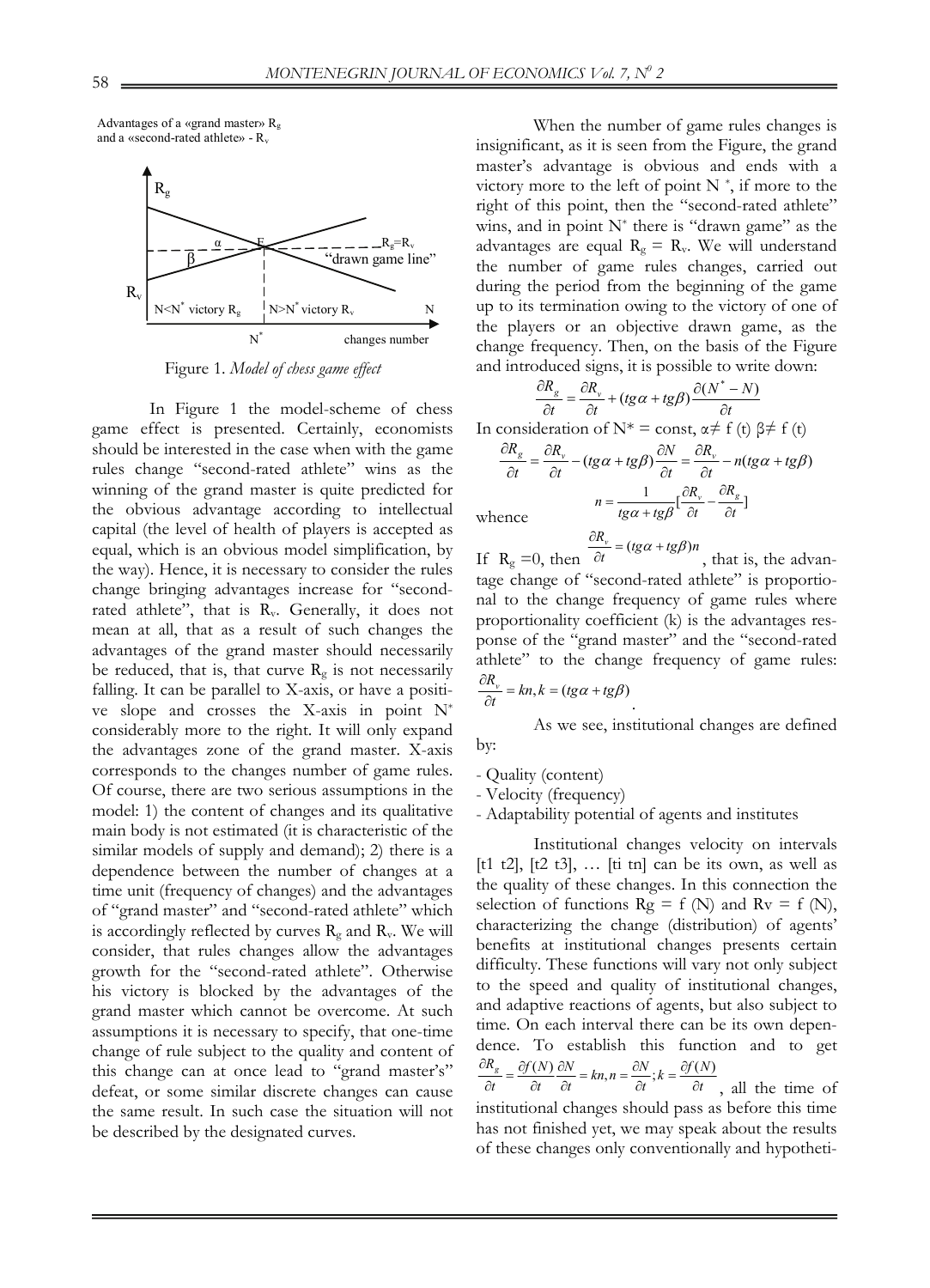cally. This is the basic complexity of studying institutional changes.

Institutes can be neutral in their influence on certain parametres of economic system under consideration. Then institutional neutrality can be identified as the situation, when institutes do not influence system's macroeconomic parametres (or this influence is negligible): aggregate demand, supply, savings, investments and employment. The institutes which are not covered by this situation influence the specified parametres change the structure of the created income distribution between components of its use. At "chess board" effect institutional neutrality is in the fact that at rules change the benefits of the grand master and the "second-rated athlete" do not change, so the grand master will win.

If we introduce the potential of institutional changes I (t) as the ability of the system to carry out a number of changes in a time unit, we will assume in the model that the change of the potential corresponds (is equivalent) to the velocity of institutional changes.

Then 
$$
\frac{\partial I}{\partial t} = n(t),
$$
  
\n
$$
I = \int_{t_1}^{t_2} n(t)dt = \int_{t_1}^{t_2} \left[\frac{\partial R_v}{\partial t} - \frac{\partial R_g}{\partial t}\right] \frac{1}{k}dt = \frac{1}{k}[R_v - R_g].
$$

In other words, the changes potential will be defined by the difference of benefits. When the benefits are equal on the drawn game line, the changes potential is equal to zero, the structure is stable and cannot change, because the game is over. If the change of benefits correlation of the grand master and "second-rated athlete" is so, that value I <0, the benefits of the grand master outweigh the benefits of the "second-rated athlete", and that means that institutional changes do not produce the effect which result from the defined initial goals within the limits of the model. In this case the input of new rules or changes of functional rules are accompanied by systems' dysfunction growth that keeps the initial correlation on benefits and realization of agents' abilities invariable. If I> 0, the benefits of the grand master dwindle with each active action and institutional change, and the ones of the "second-rated athlete" increase. Institutional potential is positive on the assumption of the model conditions.

Again it is necessary to specify, that unfortunately economic models do not take into consideration the institutional changes content, so to provide the victory of the agent with a fortiori poorer qualities we may need only one or two changes. Besides institutional neutrality can mean that changes take place and their velocity is high, but they do not cause the benefits change of both agents, and consequently the general result of their competition. It is possible to have a situation with "negative selection" and "endamagement" to the agent with a fortiori higher moral qualities from the agent with morally poor qualities, modern public institutes in no way keeping from such negative influences.

It is significant to note, that the "chess board" effect is a good example of negative selection when realizing manageable institutional changes, intellectual capital under such conditions is not the guarantor of competitive victory. The agent, who in other circumstances is obliged to win by nature and whose victory is natural, can lose. Certainly, it is supposed in model, that the expenses connected with institutional changes realization are not so great. It will allow not including them into the estimate of the system's standard of well-being. Of course, generally it is necessary to take such expenses into consideration.

The typical model when the benefits of the grand master are reduced and the benefits of the "second-rated athlete" increase was considered above. However, the following variants of system's functioning are possible:

1) the benefits of the grand master are reduced, the benefits of the "second-rated athlete" are invariable at the same level, or the benefits of the grand master are invariable, and the benefits of the "second-rated athlete" increase with the growth of institutional changes in a time unit;

2) the benefits of the grand master increase when the benefits of the "second-rated athlete" are invariable or reduced;

3) the benefits of both the grand master and the "second-rated athlete" grow or decrease simultaneously.

If the benefit of the "second-rated athlete" is insensitive to institutional changes (it does not matter whether the rules change and how quickly because the main thing is contact with the grand master and not the result of the game), then with the reduction of the grand master's benefit the loss of the latter (Figure 2, on the left) will be observed at some value of institutional changes speed. If the benefit of the grand master is insensitive to institutional changes, the benefit of the second-rated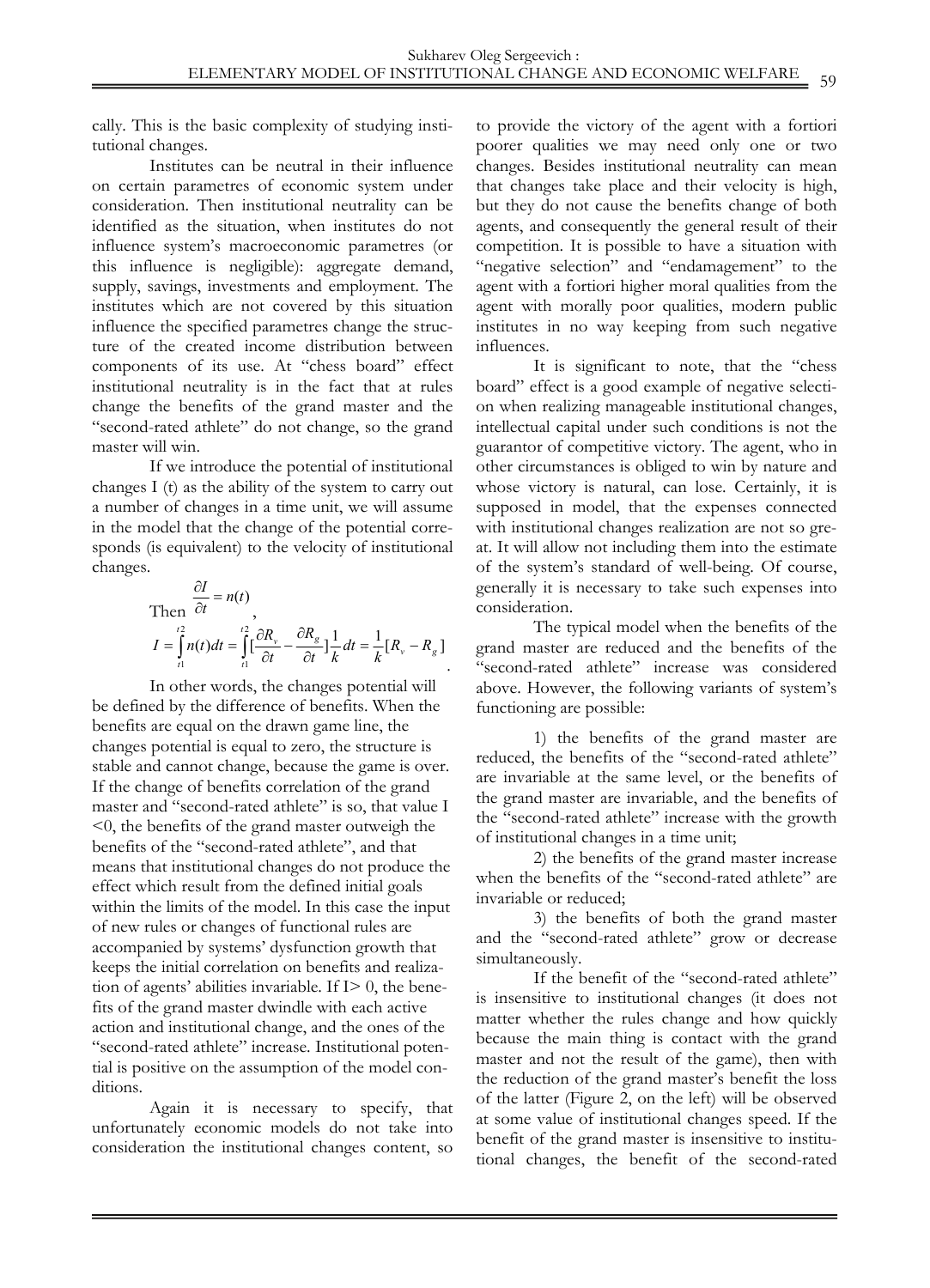athlete can increase, if changes of the content favour it, then from some changes number  $N^*$  (Figure 2) on the right) the second-rated athlete will win.





Advantages of «grand master» Rg and «second-rated athlet» - Rv



Figure 2. *The scheme reflecting variant 1 model*.

Mathematically the change of benefits in Figure 2 can be presented as follows:

$$
\frac{\partial R_g}{\partial t} = \frac{\partial R_v}{\partial t} + t g \alpha \frac{\partial (N^* - N)}{\partial t} = \frac{\partial R_v}{\partial t} - \frac{\partial N}{\partial t} t g \alpha
$$

$$
\frac{\partial R_g}{\partial t} = \frac{\partial R_v}{\partial t} - n(t) t g \alpha
$$

As for variant 2, when the benefits of the grand master increase at invariable or reduced benefits of the second-rated athlete, the situation is described by the victory of the grand master and is graphically presented on Figure 3. We have the same situation at insensibility of the grand master's benefit to institutional changes (experience and the level of change adaptability is very high), when the benefit of the second-rated athlete will be reduced (the lower scheme in Figure 3.) It is a truncated or one-sided institutional neutrality.

Advantages of the grand master  $R_g$  and the "second-rated athlete" R<sub>v</sub>



Advantages of the grand master  $R_{g}$  and the "second-rated athlete" R<sub>v</sub>



Advantages of the grand master  $R_g$  and the "second-rated athlete" R<sub>v</sub>





Figure 3. *The scheme reflecting variant 2 model.*

The benefits of the "second-rated athlete" may not change, if it is all the same to him, whether he would win or lose. If he considers the game with the grand master is honourable anyway, these benefits can increase with institutional changes growth in a time unit. Then the general result will depend on how quickly the benefits of the "second-rated athlete" and the grand master increase. At increase of benefits of both agents and the corresponding content of institutional changes and their velocity it is possible to have a situation, when the grand master will lose all the same, despite the benefit growth (Figure 4 on the left).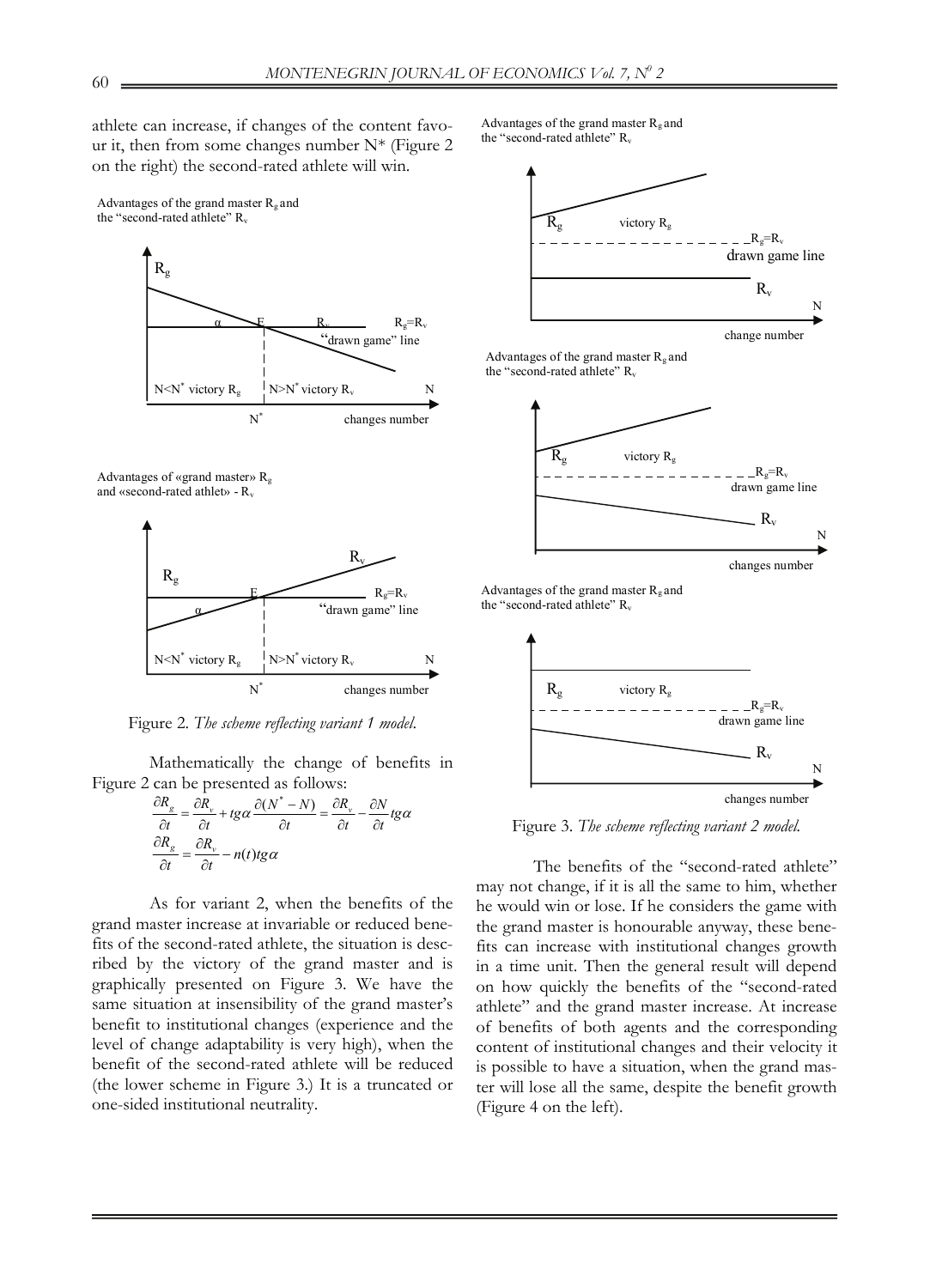Advantages of the grand master  $R_g$  and the "second-rated athlete" R<sub>v</sub>



Advantages of the grand master  $R_g$  and the "second-rated athlete" R<sub>v</sub>



Figure 4. *The scheme reflecting variant 3 model.*

If with the increase of institutional changes in a time unit N the benefits of both the grand master and the "second-rated athlete" are reduced (Figure 4, on the right), the grand master wins on a segment more to the left of  $N^*$ , and on the segment more to the right the "second-rated athlete" does. Benefits decrease of both game participants is connected with the fact that both of them feel uncomfortable and dissatisfied with the game due to the institutional changes, the necessity of adaptation to them and perceptions. All these demand some efforts and physical, moral and intellectual expenses. Therefore the benefit is reduced for both participants. At the same time the correlation of these benefits and quality of these changes are so, that on one segment the grand master will win all the same and on other he won't. If love for the game per se is so high for the two players with obviously various intellectual capital that it brings great satisfaction, and it is unimportant for them how much the rules of the game change and, moreover, the players can get some additional comfort and interest due to these rules, there will be benefits growth of two players. The victory of one of them will be defined by the correlation of this growth velocity (curves angle of slope), and by the content and frequency of changes.

If the participants of the game are equal in qualification, for example, two grand masters or two "second-rated athletes", the same variants are possible, only with the proviso, that the reaction of the agent will be defined not by the intellectual capital, knowledge and experience (these are the parameters in which the agents are equal), but by the level of health, adaptability characteristics, in particular, and besides for whom the key institutional change is intended. The functions of health reserves and qualification plus the function of adaptation to the game will define the result of such interaction.

Appearance of Russian «financial oligarchy», fast enrichment of dealers and agents in raw materials sectors, the effect of industry's privatization destroying it are the best empirical acknowledgement of the performed analysis. Winning of wittingly second-rate agents and the loss of grand masters (engineers, scientists, teachers, doctors, etc.) has considerably changed the stimulus of economic activities and people's life, motivation within the limits of each trade and has redistributed well-being. Management can either promote involving of intellect in production and decision-making, or, vice versa, can simply liquidate corresponding competitive advantages connected with the use of intellect. As a rule, to restore the positions is either impossible in foreseeable future, or it is possible, but only in some scale. The momentary character of administrative decisions which do not absolutely consider the strategic prospect of system's development, irretrievably affects the given system, though this harm is difficult to perceive by the known ways of analysis.

Institutional changes can affect the wellbeing of economic system. This aspect is not considered in the standard theory of well-being and is not reflected in the criteria of well-being estimation (V.Pareto-effectiveness, N.Kaldora - J. Hicks, T.Scitovski, A.Bergson, A.Sen, etc.). If the standard of well-being of "grand master- second-rated athlete" system is measured by the total benefits which the agents obtain from participation in the game, then  $U = R_g + R_v$ . Having expressed the benefits of the grand master  $R<sub>g</sub>$  through the benefits of the "second-rated athlete" R<sub>v</sub>, we will have:

$$
U = 2R_v + (tg\alpha + tg\beta)[N^* - N]
$$

Well-being change will be: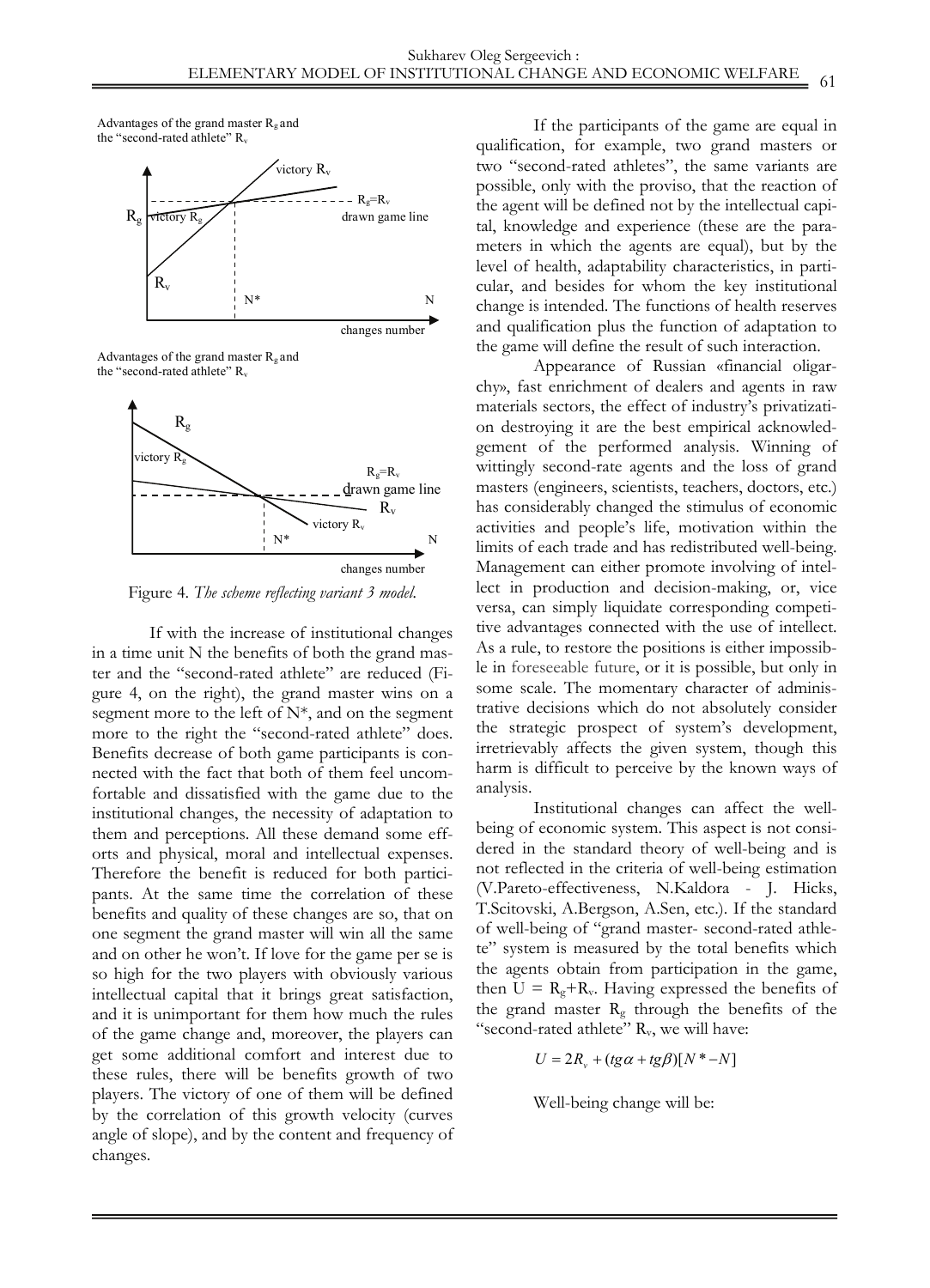$$
\frac{\partial U}{\partial t} = 2 \frac{\partial R_v}{\partial t} - (tg\alpha + tg\beta) \frac{\partial N}{\partial t} = 2 \frac{\partial R_v}{\partial t} - kn(t),
$$
  
where  

$$
k = (tg\alpha + tg\beta)
$$
  

$$
n(t) = \frac{\partial N}{\partial t}
$$

Thus, well-being change depends on benefit double change of the system's agent least provided with the resource, on changes velocity (the higher the velocity, the less the value of well-being change) and on the agents' adaptation level which is set by slope angle of reactions curves corresponding to the benefits  $R_g$  and  $R_v$ .

At one-sided institutional neutrality (Figure 2), we will get:

$$
\frac{\partial U}{\partial t} = 2 \frac{\partial R_v}{\partial t} - t g \alpha \frac{\partial N}{\partial t} = 2 \frac{\partial R_v}{\partial t} - n(t) t g \alpha
$$

.

In this case economic system's well-being will be composed of the well-being of the grand master and the "second-rated athlete"  $U=U_g+U_v$ . The well-being of the grand master and the "second-rated athlete" is composed of acquired benefits and disposable intellectual capital. It is possible to write down, that  $U = R_g + R_v + I K_g + I K_v$ , where  $U_g = R_g + I K_g$ ,  $U_v = R_v + I K_v$  – the well-being of the grand master and the "second-rated athlete" respectively. As we see, there is a part of well-being which depends on benefits change of the two agents  $U_R = R_g + R_v$  and the part of well-being which does not depend on benefits but is entirely defined by the initial intellectual capital  $U_S=IK_g+IK_v$ . It is possible to consider in the model, that intellectual capital is not spent during game, that is, it does not decrease, and it is possible to imagine that it is increased with new experience or knowledge obtained as the results of game and rivalry. Then this part of well-being will also increase. Change of this part of well-being does not necessarily depend on the level and change of agent's benefits. The benefits of the grand master and the second-rated athlete can be reduced, but intellectual capital will be increased, and if for the second-rated athlete the game is more useful then the intellectual capital augmentation will be greater.

In the event when institutional changes do not influence conditions of accumulation and expenditure of intellectual capital, but result in benefits reduction of the grand master even at the same benefits of the second-rated athlete, there will be decrease of system's well-being. As a result the intellectual capital of the grand master which surpasses the intellectual capital of the second-rated athlete  $IK_g$ >  $IK_v$ , will not allow the grand master to win.

According to the society's rules (stereotypes), the grand master should win. Such outcome of the affair is considered to be natural and effective. If institutional changes destroy this set, then the result could not be called effective, and the general well-being of the system will surely be reduced. Hence, institutional inefficiency arises which reduces the well-being of economic system. Why should the cleverer, more talented, more educated and skilled person always win? The answer is in the change of well-being standard which will be less in case of the "second-rated athlete's" victory. Thus, this circumstance already forms estimation criterion of public welfare level. The opposite outcome is institutionally rejected, that is, the victory of the weakest agent is not the optimum decision. It is in case of the assumption that the intellectual capital of the weakest agent does not increase. If  $IK_v$ during the game will approach  $IK_{g}$ , it can cover losses of benefits for the grand master  $R_g$  together with depreciation of his intellectual resource alongside with the growth of benefits  $R_v$ . It is significant to note that to a large extent this depreciation is conditional, because the grand master has hardly lost his knowledge and experience. There was simply a displacement of the relative estimation connected with institutes' action, to be more precise, with institutional changes. The intellectual capital itself has not changed, at least, significantly.

According to I.Bentham, the purpose of system's well-being maximization will be achieved at well-beings sum maximization of the agents comprising this system (utilities, benefits). According to John Rawls maximization of system's wellbeing is achieved at well-being maximization of the agent who is in the worst position. It is possible to express these two criteria in the following way:

> $U_V = R_V + IK_v \rightarrow \text{max}(\text{according to John Rawls})$  $U \rightarrow \text{max}(\text{according to I. Bentham})$

In other words, institutional changes providing winning to the "second-rated athlete" promote the general well-being increase. Incidentally, if in addition to that the well-being of the grand master is not reduced, then according to I. Bentham there is well-being increase as  $U_v$  t is a part of U. At the same time it is necessary to notice that expenses for institutional changes and players' relations with those who and in whose interests this or that rule is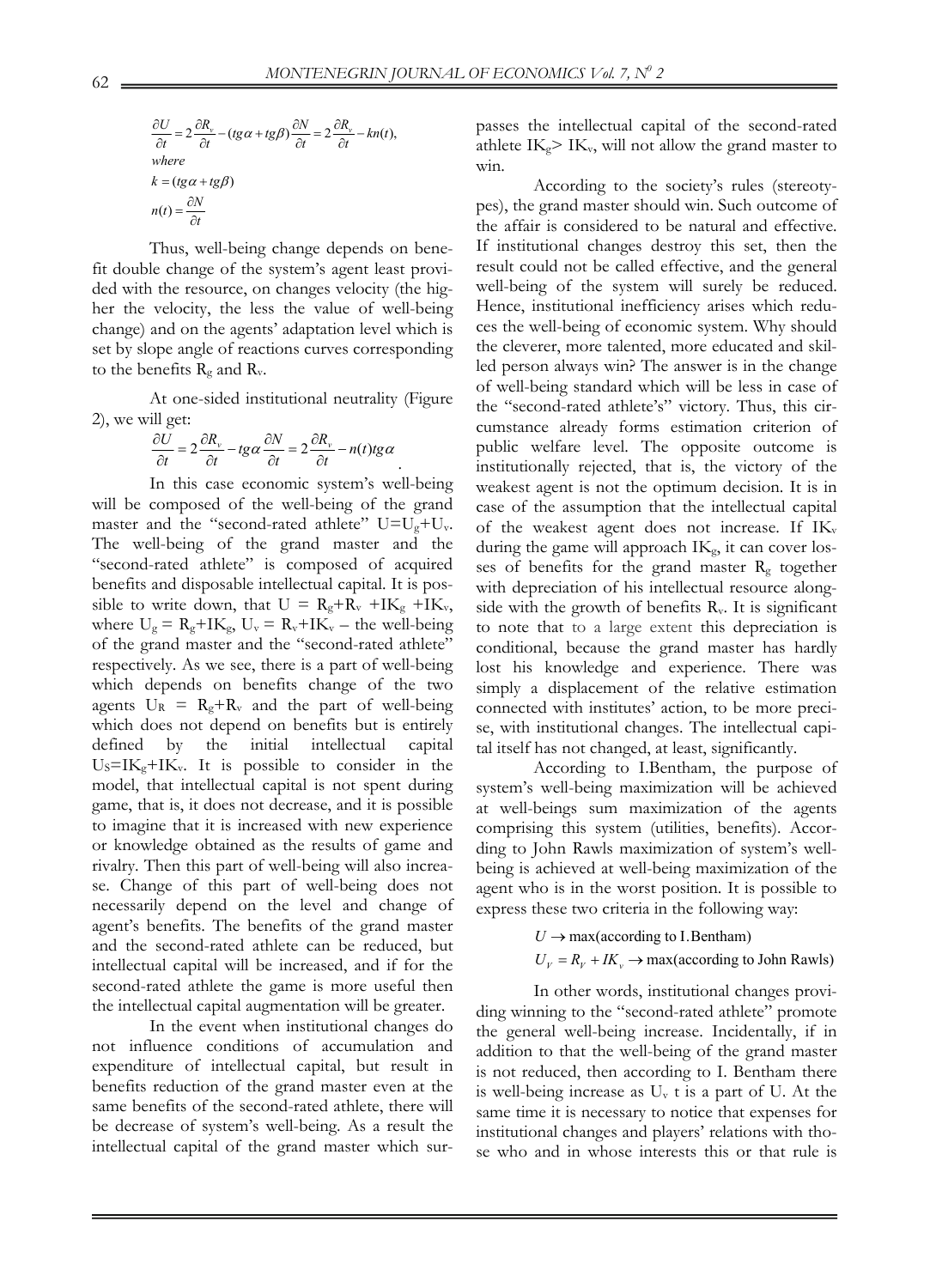changed according to its content and with this or that frequency (velocity), do not appear in the model. When the number of the "second-rated athlete" increase in economic system and intellectual capital of the grand masters relatively depreciates, it is inappropriate to speak about the increase of system's well-being, at least until the "second-rated athletes", having obtained the benefit from the winning, spend it on education to reach or approach the level of the grand master. It is not the fact at all that elimination of grand masters' domination in the economy with the strengthening of the "second-rated athletes" leading part will raise the well-being of public system. Yes, the benefits of the second-rated athletes will increase, but the intellectual capital of the grand masters will not be involved. Besides their benefits will go down. The general result will be defined by this correlation, and Rawls criterion, as well as a number of other estimation criteria of well-being level (Pareto, Kaldor-Hicks, Scitovsky), are not quite applicable, to put it mildly, as they were designed with the assumption of non-influence of institutional changes on agents' well-being and behaviour (benefits).

In Figures 1 and 4 Pareto-effective system's condition is a point of equilibrium as at movement from this point there is a situation when some agent relative to another one is better, so he wins, but another one is necessarily worse, so he loses. In this point  $R_g = R_v$  and  $U = 2R_v$ . Thus there is a "drawn" game" in the given point as a result but the standard of well-being is not maximum, as at  $N \le N^*$  the function is  $U > 2R_v$ . At such number of institutional changes in a time unit, that is, velocity,  $N^*$  reaches the Pareto-optimum result at corresponding curves slopes  $R_g$  and  $R_v$ , but it does not provide the greatest system's well-being.

At one-sided institutional neutrality (Figure 2) there is a possible situation when from point  $N^*$ the position of one agent (benefit growth) improves and the position of another one does not worsen. It means that this point stops to be the Paretoefficiency point. When the benefit of one agent does not change, and the benefit of another is reduced with the growth of changes number (Figure 3, below), it is undesirable to carry out institutional changes. They will obviously reduce the system's well-being. If the benefit of one agent does not change, and the benefit of another one increases (Figure 3, on the left), the changes are possible and their velocity should be defined by necessary estimation of benefit increase of one of the agents.

Kaldor-Hicks criterion will be suitable at institutional changes if it is possible to have a change of move that acts as the certain analogue of compensation correcting benefit. In other variant compensation is impossible, if only the model of fee possibility for the victory is not introduced when the defeated party can share the fee of the winner with the won agent. Here a collusion is possible, and the model will have absolutely different perspective. And Scitovsky criterion, on the contrary, should impose a ban for a change of move. In Figure 3, on the right, there is a situation when benefit of the grand master increases from the number of changes, and the one of the secondrated athlete is reduced. At growth of N only grand master is better at once and the second-rated athlete is simultaneously worse. Hence, in point N=0 there was a Pareto-effective condition, as the deviation from it, improving the condition of one agent occurs only with the worsening of the condition of another one. Thus, this case demonstrates that institutional changes should not be carried out. Basically, the general idea of the suggested model assumes negative influence of institutional changes on the result of economic agents' interaction with unequal intellectual capital.

It is extremely important to note, that standard criteria of public welfare estimation are certain institutional standards which are far from the systems idea and vision of well-being standard and its change.

If initial well-being standards of cooperating agents are known, and the term wellbeing is equivalently defined between all the agents and approved by them, the well-being improvement of one of them leads to the general standard of well-being increase without worsening of other agents' well-being irrespective of what level of wellbeing scale this agent is.

If institutional changes affect the basic rules of chess game and the behaviour of players, for example, the rule "not to allow the change of move" and the rule "has touched a figure, should make a move if the given agent has the right of a move", or the moves of the chessmen, the game result of equal in the intellectual capital partners will be equally probable and will depend on a position in which the intensive specified changes have begun (they can begin not with the first moves but later) and other factors. However, the loss of one grand master to another will produce the loss of system's well-being as intellectual capital of two agents is